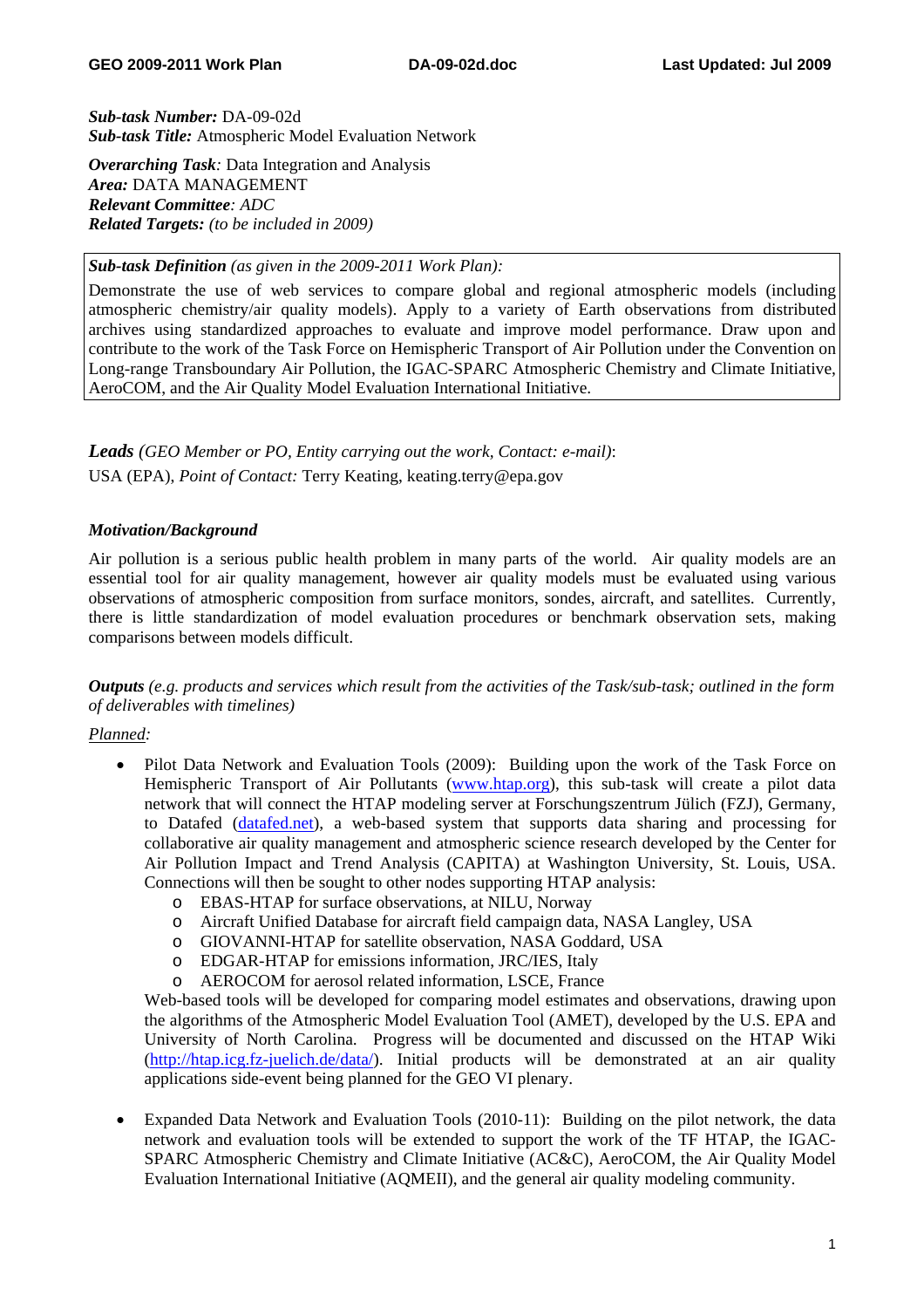*Activities (operations or work processes through which resources are mobilized to produce specific outputs; outlined in the form of milestones including timelines)* 

#### *Planned:*

The U.S. EPA is funding the development of the Pilot Data Network and Evaluation Tools being implemented by FZJ and CAPITA. Support for additional contributions to the pilot network will be provided through funded projects associated with the other nodes engaged in the TF HTAP.

*Resources (indication of resources – e.g. financial, human – contributed by GEO Members or Participating Organizations to produce outputs)* 

The U.S. EPA has committed \$200000 to support the development of the pilot network and evaluation tools. Additional in-kind support is expected through funded projects associated with TF HTAP activities.

#### *Architecture and Data Component*

*1) Please briefly describe any task-related Earth observation resources (data set, system, website/portal) and any related Web Service interfaces that are contributed to GEOSS. State whether these items are or will be registered with the GEOSS Component and Service Registry for access via the GEO Web Portals, and whether any associated standards or other interoperability arrangements will be registered in the Standards and Interoperability Registry*.

An important product of this subtask is the development of a robust WCS 'wrapper' code that can be re-used for standardized netCDF-CF formatted data files. The code is open, portable to Windows/Linux and has been implemented at four servers.

*2) Please also describe what data and information your activity/system needs that you would request to be accessible through the GEOSS Common Infrastructure*.

### *Capacity Building Component*

*(capacity building is defined to include the development of capacity related to: (i) Infrastructure and technology transfer (Hardware, Software and other technology required to develop, access and use EO); (ii) Individuals (education and training of individuals to be aware of, access, use and develop EO) and (iii) Institutions – building policies, programs & organizational structures to enhance the value of EO data and products).* 

*1) In accordance with the above definition does this Task have a capacity-building component? If so, please provide a short description of this component including a description of end users.* 

This sub-task will primarily involve the development of infrastructure (hardware and software) and methodologies and the dissemination of that technology and standard methods to providers of relevant earth observations and to a specific user community, regional and global air quality modelers. The potential to incorporate the use of the data network and tools into training courses sponsored by WMO and other organizations is being explored.

*2) Have any additional CB needs for this Task been identified? Please provide a short description.* 

### *User Engagement Component*

*(please briefly describe to what extent end users are engaged in this Task and influence the nature of the outputs produced)* 

The primary end users of the outputs of this sub-task are regional and global air quality modelers involved in air quality research and management. By working through existing international cooperative air quality modeling activities (TF HTAP, AC&C, AQMEII), this sub-task will engage the user community throughout the process of development. Feedback will be sought through the HTAP wiki and through workshops associated with these existing activities.